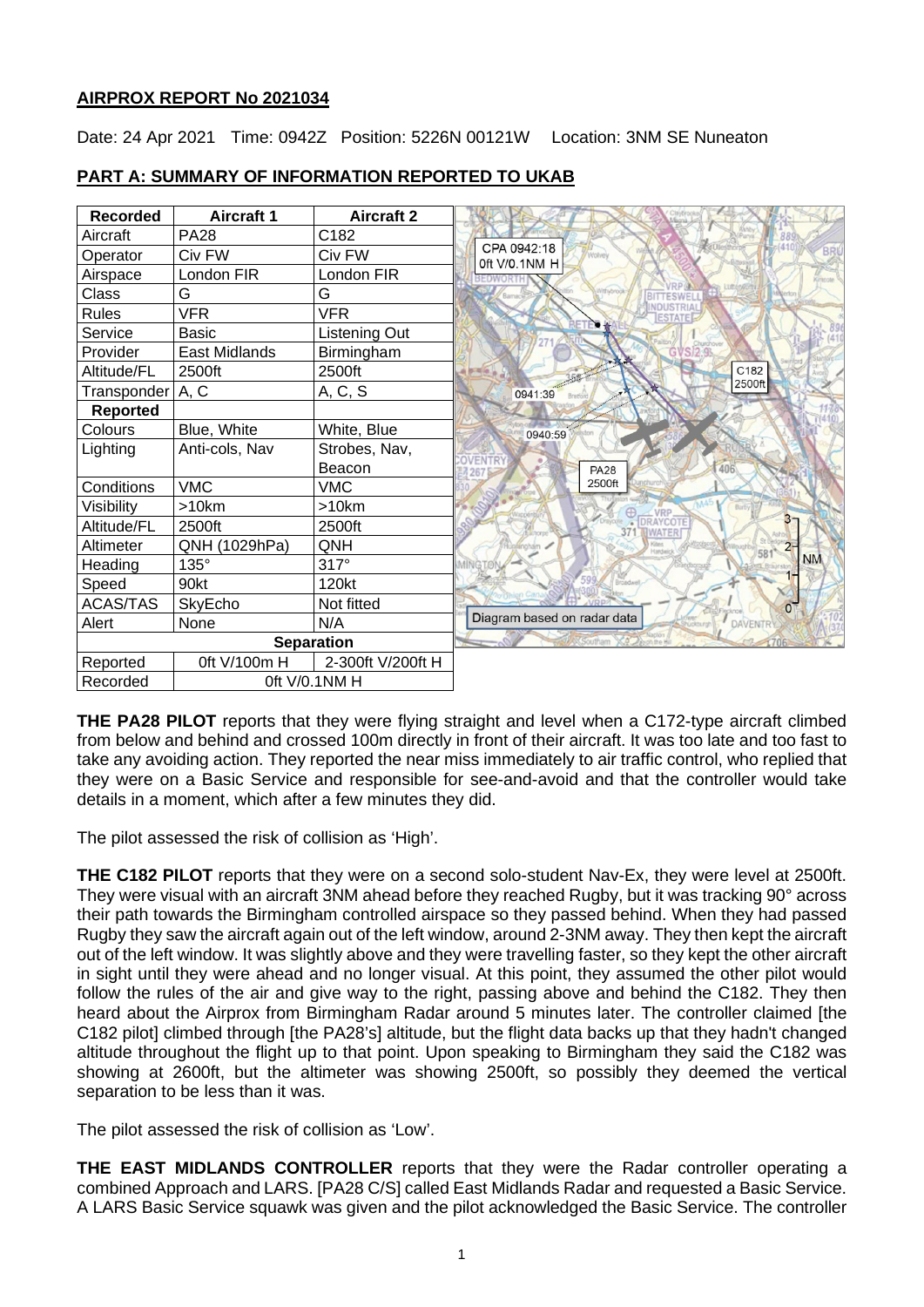was on the landline to TC WELIN, taking a radar handover on a training flight inbound to East Midlands when [the PA28 C/S] called "Airprox." This was acknowledged and the pilot was reminded that they were on a Basic Service and responsible for their own lookout. The frequency was busy and the details were passed a short time later when there was a minor lull in RT loading. The pilot of [PA28 C/S] reported the Cessna climbed up from underneath him and passed 300ft in front. The likely aircraft was seen to be wearing a Birmingham listening out squawk and the Birmingham controller established and passed the aircraft's details, the pilot reported to Birmingham that they had maintained 2500ft since Banbury.

## **Factual Background**

The weather at East Midlands was recorded as follows:

METAR EGNX 240920Z 08007KT 030V100 CAVOK 11/M00 Q1029=

## **Analysis and Investigation**

## **CAA ATSI**

The PA28 pilot was transiting south to north, VFR, through the gap between Birmingham and East Midlands controlled airspace, at altitude 2500ft, and was in receipt of a Basic Service from East Midlands Radar.

The C182 pilot was on their  $2^{nd}$  solo student navigation flight and was operating VFR, at altitude 2500ft. The pilot was not in receipt of an ATC service but was listening out on the Birmingham Radar frequency, and transponding code 0010.

ATSI had access to the reports from the pilots of both aircraft and the occurrence report from the East Midlands controller. The RTF and Area radar recordings were reviewed for the period leading up to the event. Screenshots in this report have been taken from the NATS Area Radar and are not indicative of the radar picture being presented to the controller at the time of the event.

The East Midlands controller report indicated that the PA28 pilot initially advised them of the Airprox while the controller was on the landline, accepting a radar handover on an inbound IFR training flight. The initial report was acknowledged and when a sufficient gap in RTF transmissions was available, the pilot was invited to pass the details of the Airprox.

The controller was providing combined Approach Radar and LARS at the time of the Airprox. The frequency was busy in the lead up to the event, and the controller was dealing with IFR and VFR inbounds, an IFR training flight and VFR transit aircraft, one of which was a student pilot. In the interest of brevity, only the RT exchanges between the PA28 pilot and the controller have been included in this report.

At 09:36.50 the PA28 pilot made initial contact with the East Midlands controller and requested a Basic Service. A Basic Service was agreed, and the controller passed a QNH of 1029 and asked the pilot to say again their altitude and position. The pilot read back QNH 1029 and confirmed that they were at altitude 2500ft, and now 3NM south of Draycot Water. The controller turned their attention to other aircraft.

At 09:38.00 the controller confirmed the Basic Service again and instructed the PA28 pilot to squawk 4571 (Figure 1). Both aircraft were approximately 32NM south of East Midlands Airport and are likely to have been close to the edge of the controller situational display.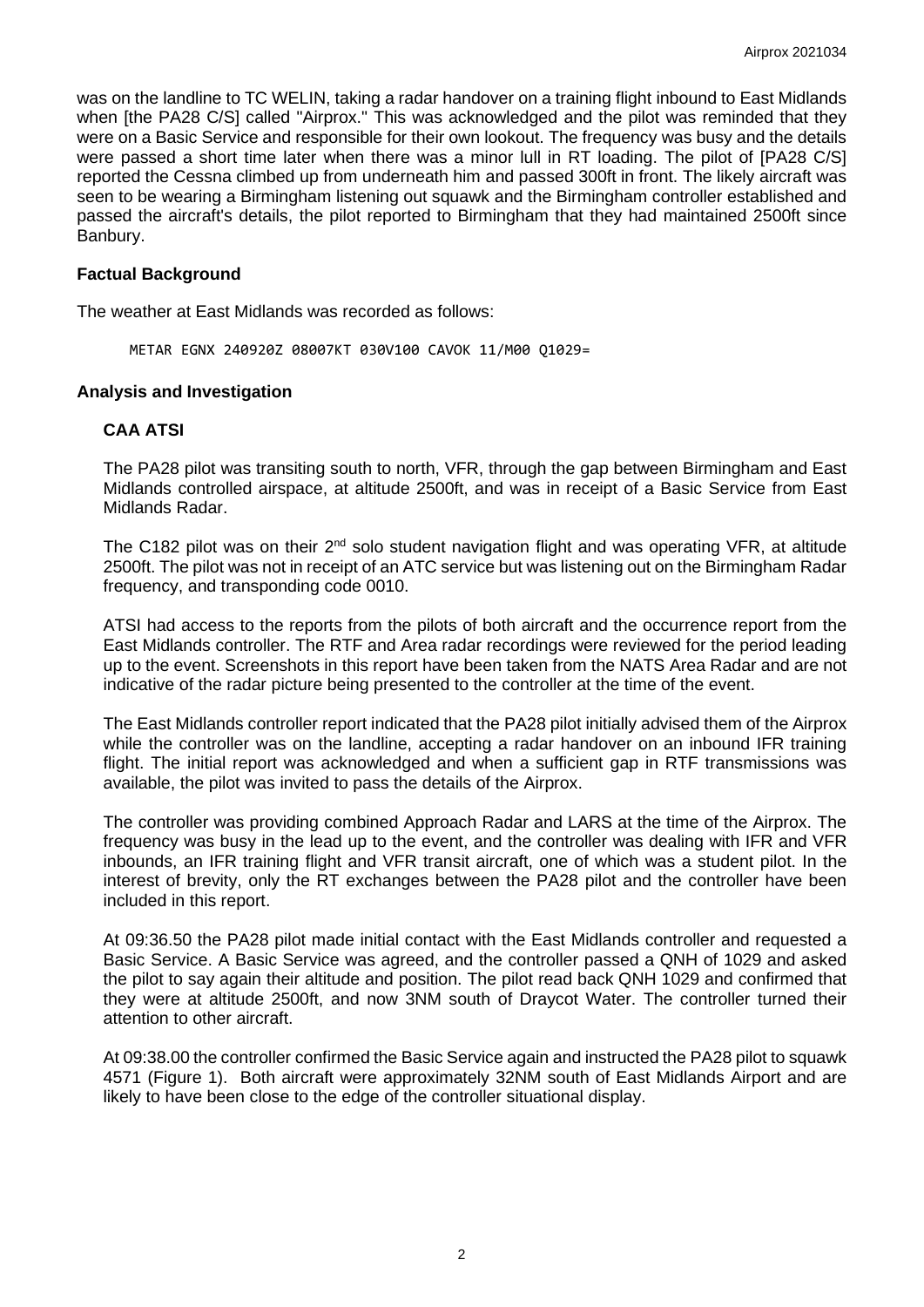

Figure 1 - 09:38.00

The controller then turned their attention to other aircraft. The following screenshots display the progress of the aircraft, leading up to CPA occurring.



Figure 2 – 09:38.22 Figure 3 – 09:38.47



Figure 4 – 09:41.50

At 09:42.15 CPA occurred, with the two aircraft displayed at the same altitude and 0.1NM apart.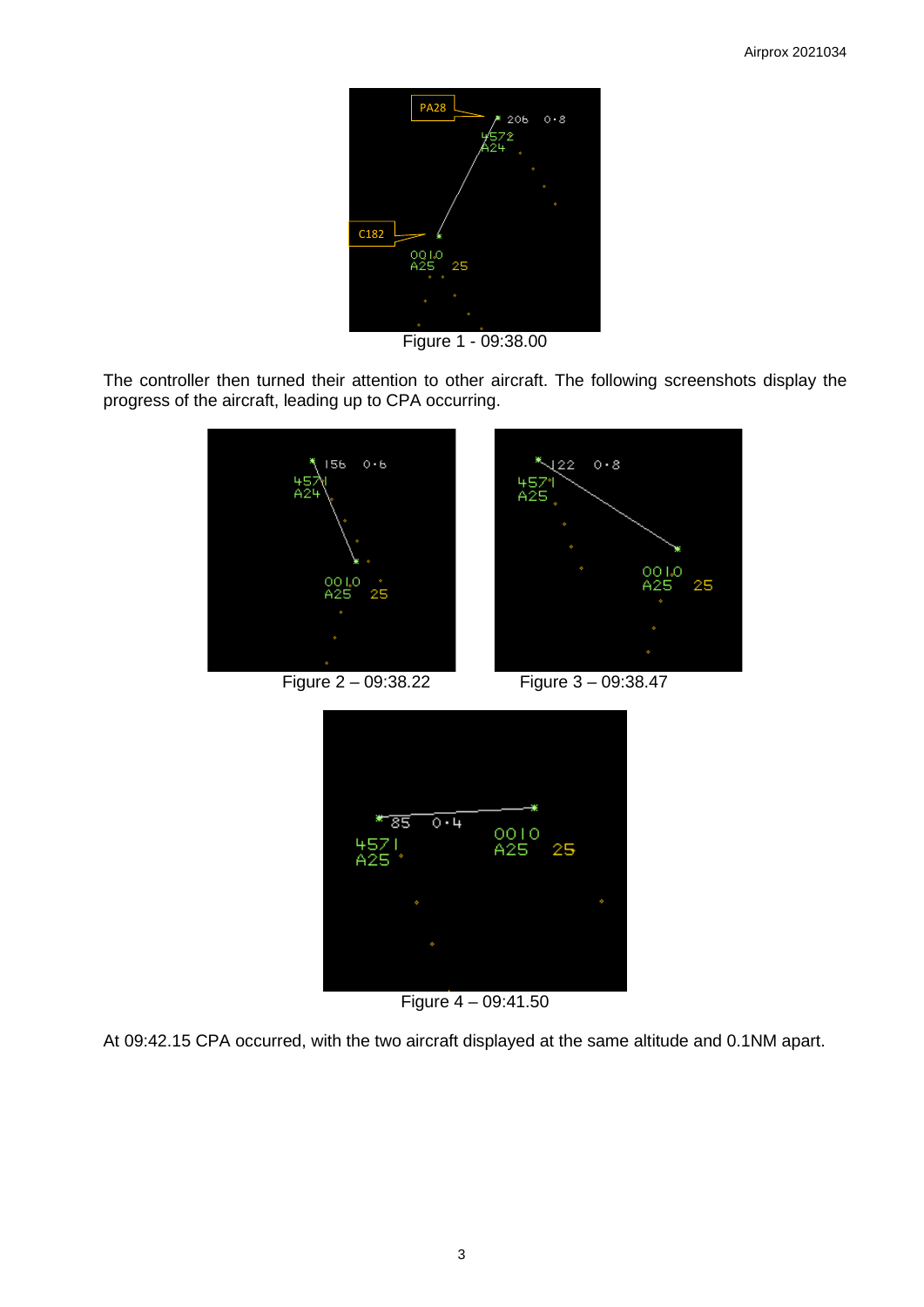

**Figure 5 – 09:42.15 CPA Figure 6 – 09:42.27** 

At 09:42.40 the PA28 pilot transmitted *"Airprox (callsign)".* The controller responded with, *"(callsign) pass your message"*. The pilot advised that they had just had a near miss with a Cessna type aircraft that had come up right in front of the aircraft's nose. The controller reminded the pilot that they were under their own lookout, on a Basic Service. The pilot acknowledged this and advised that they were just letting someone know. The controller was on the landline to the WELIN Sector, accepting a radar handover, and advised the pilot to standby and that they would come back to them shortly.

The controller completed the radar handover and turned their attention to vectoring an IFR inbound aircraft approaching the ILS, dealing with an inbound IFR training flight, passing Traffic Information to a transit aircraft and terminating the service on a VFR transit flight.

At 09:46.50 the controller turned their attention back to the PA28 pilot and asked them to pass the details of the Airprox. The pilot advised that a high wing Cessna type light aircraft had come up from underneath them, in front of the aircraft, and had missed them by about 300ft. The controller acknowledged the details and asked for an approximate location. The pilot responded that they had been at Nuneaton.

CAP 493 Section 1, Chapter 1, Paragraph 3.2 requires that where air traffic service units provide both flight information service and air traffic control service, the provision of air traffic control service shall have precedence over the provision of flight information service, whenever the provision of air traffic control service so requires (SERA.9001 (c)).

CAP 774 states the following:

Given that the provider of a Basic Service is not required to monitor the flight, pilots should not expect any form of traffic information from a controller/FISO. A pilot who considers that he requires a regular flow of specific traffic information shall request a Traffic Service.

## And

If a controller/ FISO considers that a definite risk of collision exists, a warning shall be issued to the pilot (SERA.9005(b)(2) and GM1 SERA.9005(b)(2)).

The controller was not required to monitor the flight of the PA28, and was busy delivering air traffic control services to their IFR inbound and IFR training traffic, as well as coordinating the VFR inbound traffic with the Aerodrome controller and accepting a radar handover from an adjacent ATC unit. Much of their attention was required to be focussed close to the airfield, to ensure ILS capture for the IFR traffic and safe integration of the inbound VFR traffic.

Under a Basic Service, whether Traffic Information has been provided or not, the pilot remains responsible for collision avoidance without assistance from the controller.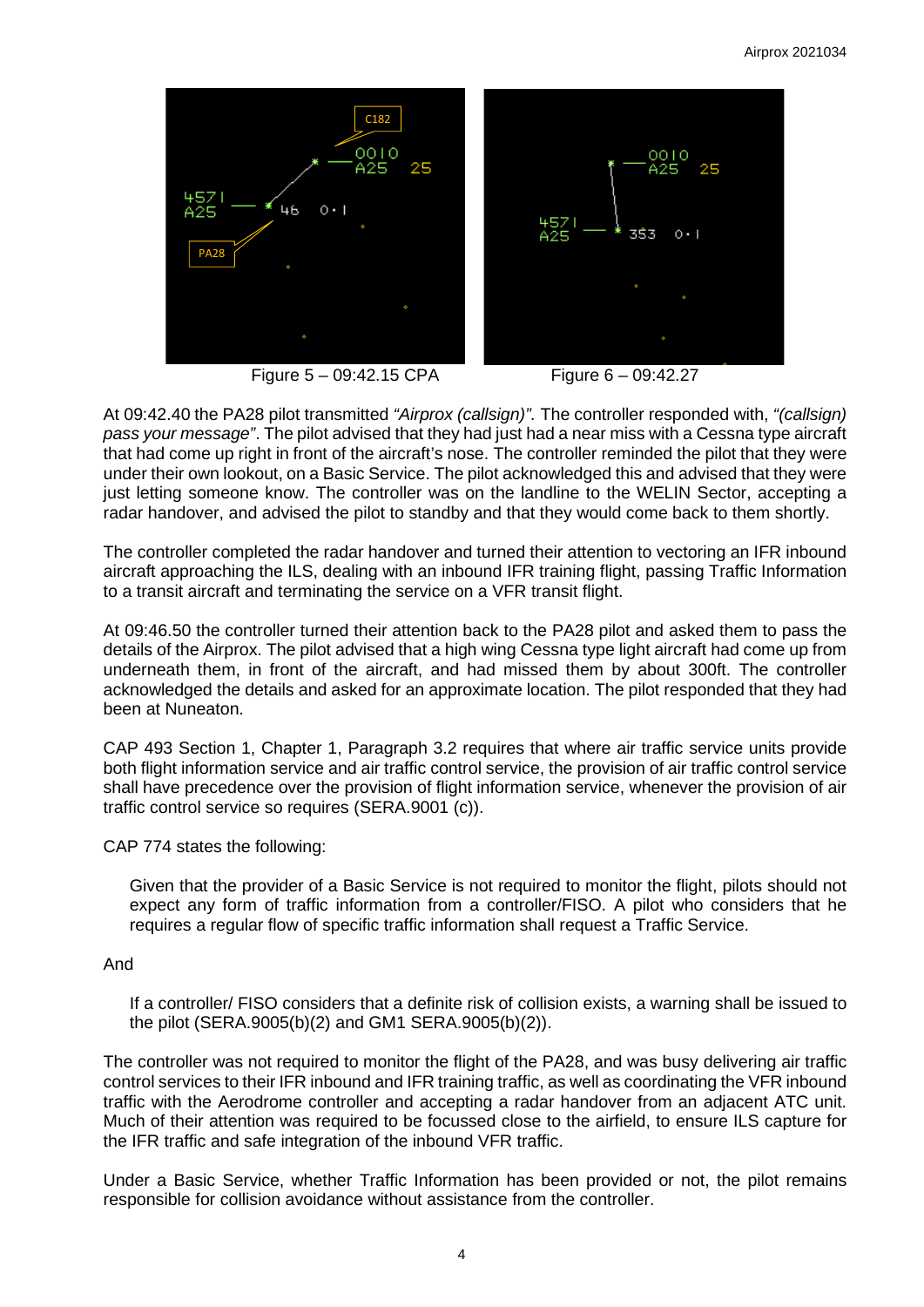## **UKAB Secretariat**

The PA28 and C182 pilots shared an equal responsibility for collision avoidance and not to operate in such proximity to other aircraft as to create a collision hazard. [1](#page-4-0) If the incident geometry is considered as overtaking then the PA28 pilot had right of way and the C182 pilot was required to keep out of the way of the other aircraft by altering course to the right and no subsequent change in the relative positions of the two aircraft shall absolve the overtaking aircraft from their obligation until it is entirely past and clear. [2](#page-4-1)

### **Summary**

An Airprox was reported when a PA28 and a C182 flew into proximity at Nuneaton at 0942Z on Saturday 24<sup>th</sup> April 2021. Both pilots were operating under VFR in VMC, the PA28 pilot in receipt of a Basic Service from East Midlands Radar and the C182 pilot was not in receipt of an ATS.

## **PART B: SUMMARY OF THE BOARD'S DISCUSSIONS**

Information available consisted of reports from both pilots, radar photographs/video recordings and reports from the air traffic controllers involved. Relevant contributory factors mentioned during the Board's discussions are highlighted within the text in bold, with the numbers referring to the Contributory Factors table displayed in Part C.

Due to the exceptional circumstances presented by the coronavirus pandemic, this incident was assessed as part of a 'virtual' UK Airprox Board meeting where members provided a combination of written contributions and dial-in/VTC comments.

The Board first looked at the actions of the PA28 pilot. They were receiving a Basic Service from East Midlands and under the provision of a Basic Service the controller was not required to monitor the flight and so they did not receive Traffic Information (**CF1**). Although the pilot was using SkyEcho, it did not alert to the aircraft approaching from behind and members thought this was probably due to aerial blanking (**CF5**). However, this resulted in the pilot not having any situational awareness that the C182 was approaching from behind (**CF4**), and the angle from which the C182 approached meant that the pilot did not see the C182 until it was ahead of him (**CF8**, **CF9**). The Board praised the pilot for reporting the Airprox over the RT because, in alerting ATC, it enabled the unit to preserve the RT and radar data.

Turning to the actions of the C182, they were visual with the PA28 for some time as they tracked northbound on their Nav-ex. Some members wondered why the pilot had not taken an early decision to change their heading by a few degrees to ensure a greater separation, however, those with flying instructor experience noted that students very often become fixated with remaining on heading, worried that they may get lost if they deviate from track. Nevertheless, members thought that this came down to airmanship, in that by remaining on heading and overtaking the PA28 in such close proximity, the C182 pilot had caused concern by surprising the PA28 pilot as they appeared ahead of them (**CF6**, **CF7**). As the overtaking aircraft, the C182 pilot was required to remain clear of the PA28 until they had entirely passed (**CF2**) and members noted that the pilot had misunderstood the regulation, in that their obligation to remain clear did not stop once they were alongside the PA28 (**CF3**). For an easy to understand explanation of the overtaking rule, pilots were encouraged to look in the Skyway Code<sup>[3](#page-4-2)</sup>.

The Board briefly discussed the role that ATC had to play. They noted that the PA28 was receiving a Basic Service from East Midlands and the C182 was listening out on the Birmingham frequency and wearing a monitoring squawk. The East Midlands controller was busy controlling inbound aircraft and the position of the Airprox was some way from East Midlands in an area that would not have been the focus of their attention, consequently the controller did not see the confliction. Members noted that it was difficult to know who was the best option to provide a service in the area, but that East Midlands was the LARS provider. Furthermore, pilots were encouraged to request a Traffic Service if Traffic

<span id="page-4-0"></span><sup>1(</sup>UK) SERA.3205 Proximity.

<span id="page-4-1"></span> $2$ (UK) SERA.3210 Right-of-way (c)(3) Overtaking.

<span id="page-4-2"></span><sup>&</sup>lt;sup>3</sup> CAA **[Skyway Code](https://publicapps.caa.co.uk/docs/33/CAP1535S%20Skyway%20Code%20Version%203.pdf)**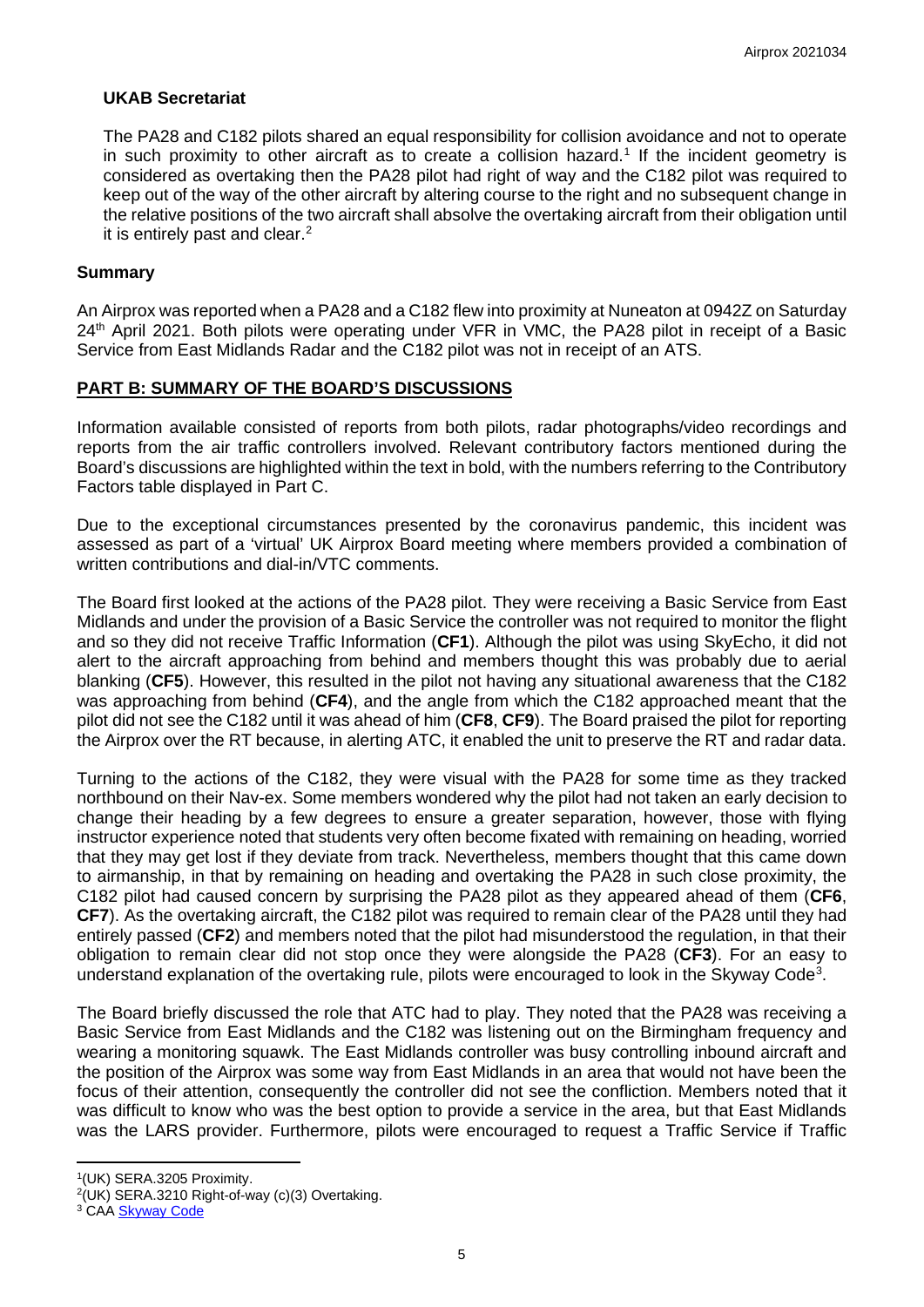Information was required. Pilots were also reminded that wearing a listening squawk and monitoring a frequency did not provide any ATS at all, but would allow controllers to monitor aircraft routing close to, and hopefully prevent infringement of, CAS.

When assessing the risk some members felt that the close proximity of the two aircraft, with only 0.1NM separation at the same level, described an incident where there had been a risk of collision. However, others countered that the C182 pilot was visual with the PA28 as they approached from behind, until the point that they pulled ahead due to being the faster aircraft. Therefore, whilst acknowledging that it would have come as a surprize to the PA28 pilot, the nature of the encounter meant that the two aircraft could not have collided. The latter view prevailed and the Board agreed that although safety had been degraded, there had been no risk of collision; Risk Category C.

# **PART C: ASSESSMENT OF CONTRIBUTORY FACTORS AND RISK**

## Contributory Factors:

|                | 2021034                                                    |                                                                |                                                                                                                         |                                                                                          |  |  |  |  |  |  |  |
|----------------|------------------------------------------------------------|----------------------------------------------------------------|-------------------------------------------------------------------------------------------------------------------------|------------------------------------------------------------------------------------------|--|--|--|--|--|--|--|
| <b>CF</b>      | <b>Factor</b>                                              | <b>Description</b>                                             | <b>ECCAIRS Amplification</b>                                                                                            | <b>UKAB Amplification</b>                                                                |  |  |  |  |  |  |  |
|                | <b>Ground Elements</b>                                     |                                                                |                                                                                                                         |                                                                                          |  |  |  |  |  |  |  |
|                |                                                            | • Situational Awareness and Action                             |                                                                                                                         |                                                                                          |  |  |  |  |  |  |  |
| 1              | Contextual                                                 | Flight<br>Information<br>ANS<br>Provision                      | Provision of ANS flight information                                                                                     | The ATCO/FISO was not required to<br>monitor the flight under a Basic Service            |  |  |  |  |  |  |  |
|                | <b>Flight Elements</b>                                     |                                                                |                                                                                                                         |                                                                                          |  |  |  |  |  |  |  |
|                | <b>• Regulations, Processes, Procedures and Compliance</b> |                                                                |                                                                                                                         |                                                                                          |  |  |  |  |  |  |  |
| $\overline{2}$ | Human<br>Factors                                           | • Use of policy/Procedures                                     | Events involving the use of the<br>relevant policy or procedures by<br>flight crew                                      | Regulations and/or procedures not<br>complied with                                       |  |  |  |  |  |  |  |
|                |                                                            | <b>• Tactical Planning and Execution</b>                       |                                                                                                                         |                                                                                          |  |  |  |  |  |  |  |
| 3              | Human<br>Factors                                           | • Action Performed Incorrectly                                 | Events involving flight crew<br>performing the selected action<br>incorrectly                                           | Incorrect or ineffective execution                                                       |  |  |  |  |  |  |  |
|                |                                                            | • Situational Awareness of the Conflicting Aircraft and Action |                                                                                                                         |                                                                                          |  |  |  |  |  |  |  |
| 4              | Contextual                                                 | • Situational Awareness and<br><b>Sensory Events</b>           | Events involving a flight crew's<br>awareness and perception of<br>situations                                           | Pilot had no, late or only generic,<br><b>Situational Awareness</b>                      |  |  |  |  |  |  |  |
|                |                                                            | • Electronic Warning System Operation and Compliance           |                                                                                                                         |                                                                                          |  |  |  |  |  |  |  |
| 5              | Human<br>• Response to Warning System<br>Factors           |                                                                | An event involving the incorrect<br>response of flight crew following<br>the operation of an aircraft warning<br>system | CWS misinterpreted, not optimally<br>actioned or CWS alert expected but<br>none reported |  |  |  |  |  |  |  |
|                | • See and Avoid                                            |                                                                |                                                                                                                         |                                                                                          |  |  |  |  |  |  |  |
| 6              | Human<br>• Incorrect Action Selection<br><b>Factors</b>    |                                                                | Events involving flight crew<br>performing or choosing the wrong<br>course of action                                    | Pilot flew close enough to cause<br>concern                                              |  |  |  |  |  |  |  |
| 7              | Contextual                                                 | • Loss of Separation                                           | An event involving a loss of<br>separation between aircraft                                                             | Pilot flew into conflict                                                                 |  |  |  |  |  |  |  |
| 8              | Human<br>Factors                                           | • Monitoring of Other Aircraft                                 | Events involving flight crew not fully<br>monitoring another aircraft                                                   | Non-sighting or effectively a non-<br>sighting by one or both pilots                     |  |  |  |  |  |  |  |
| 9              | Contextual                                                 | • Visual Impairment                                            | Events involving impairment due to<br>an inability to see properly                                                      | One or both aircraft were obscured<br>from the other                                     |  |  |  |  |  |  |  |